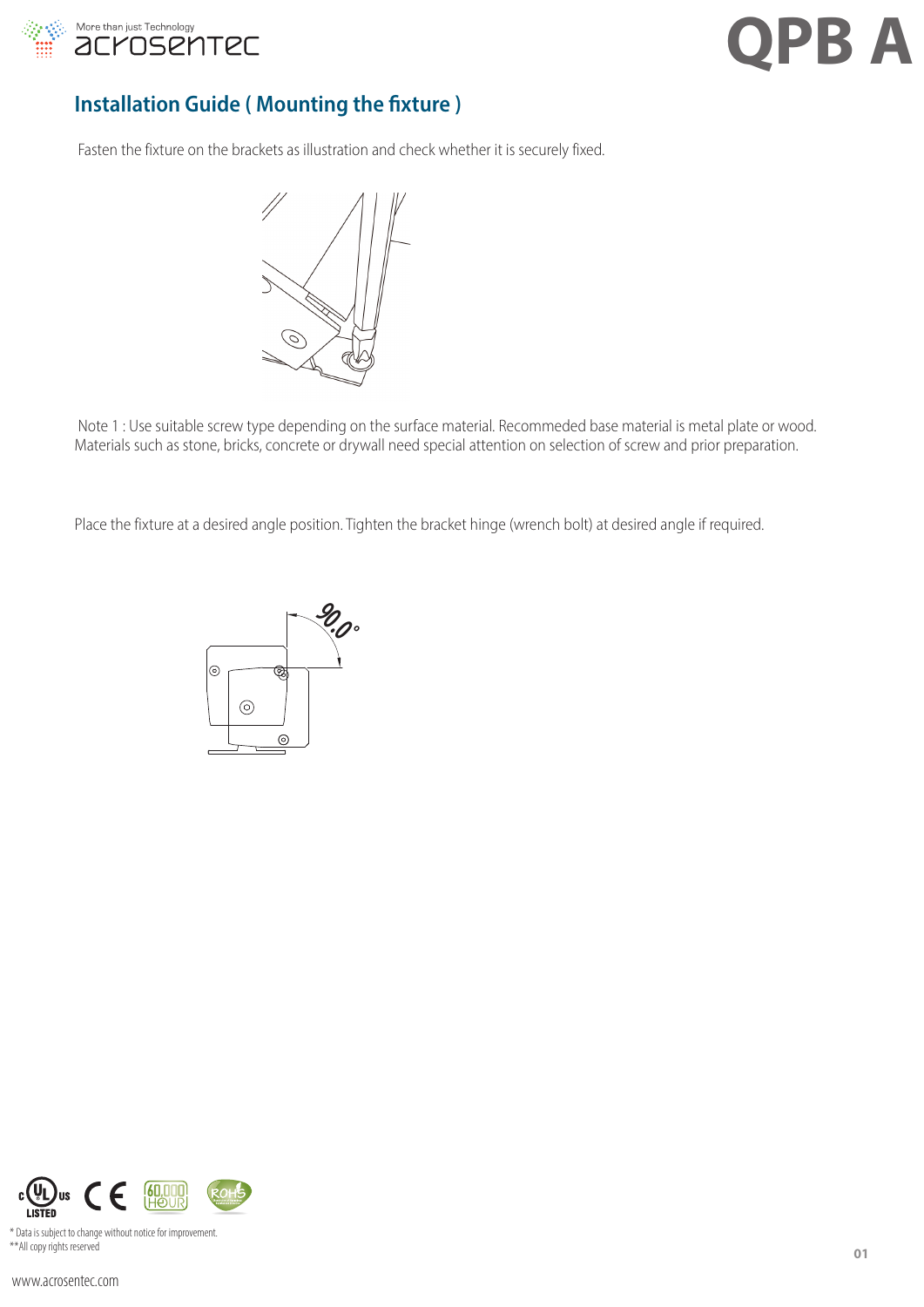

#### **Installation Guide (Max runs, Electrical wiring)** Max runs, Electrical wiring ) V+ LED Driver V- 1st Master Serial interconnection (Nth)

#### **Max runs**

- Each serial interconnection (runs per DC feed) of LED light(Load) must not exceed specified max serial length or 90% of LED driver capacity. At the same time, total load , including parallel connections, should not exceed 90% of the capacity of LED driver. nection (runs per DC feed) of LED light(Load) must not exceed spee **ng )**<br>nust not exceed specifiens, should not exceed 9 nection (runs per DC feed) of LED light(Load) must not exceed sp.<br>. م<br>مرد

#### **Electrical wiring**

 $\mathsf{LED}$  Driver  $+$  QPB series (without dimmer)



### . LED Driver + QPB series (with controller , dual white)



. LED Driver + QPB series (with 0-10 / 1-10 dimmer)

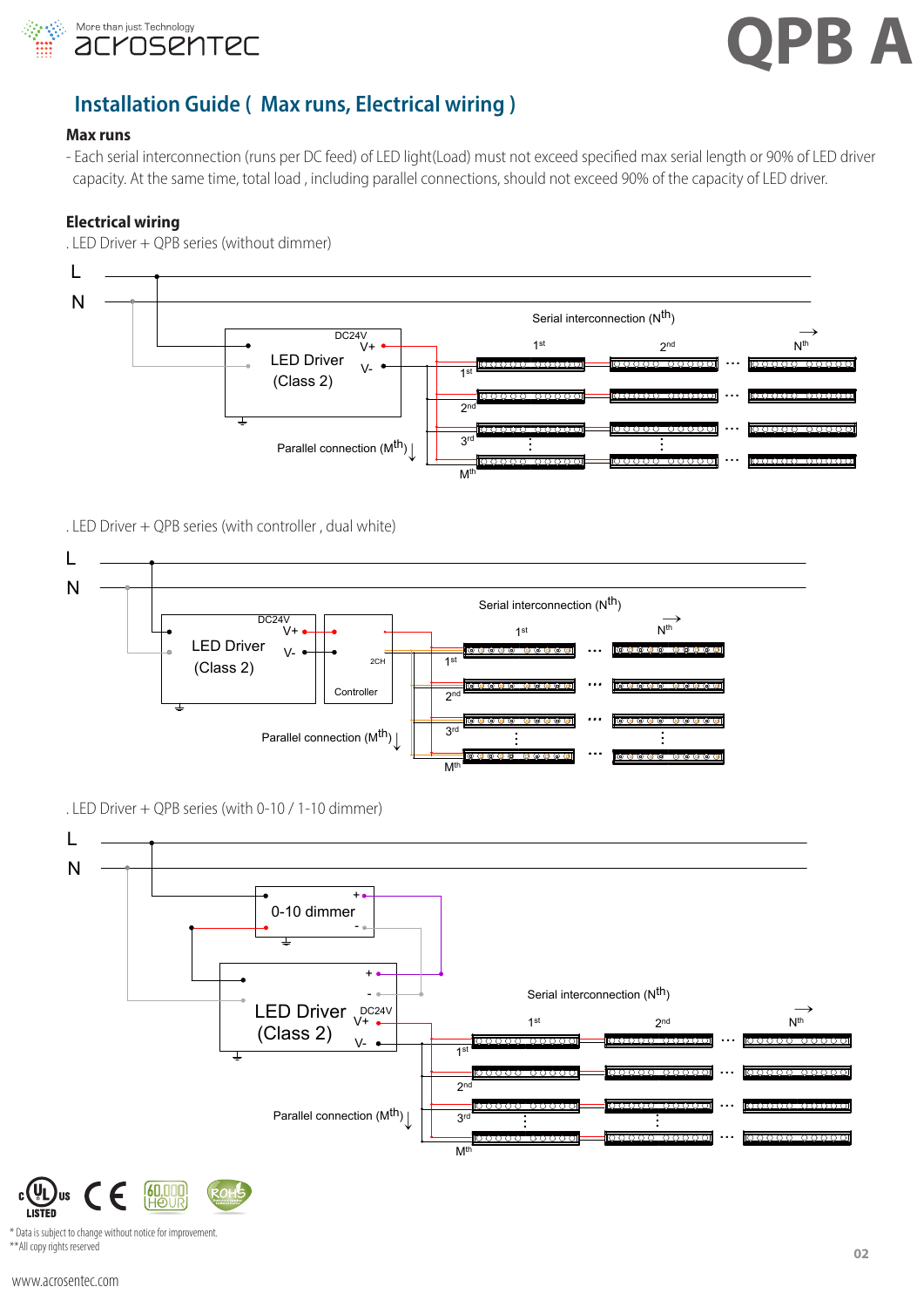



### **Precautions**

#### **General precautions**

- Read carefully and follow precautions, manual and specifications of the product before start of installation of this product. ACROSENTEC will not be held responsible for any defect or damage resulted from inconsistency of this precautions, manual and specifications.
- Installation must be proceeded by qualified personnel and according to rules and local ordinances.
- Handle with care while in transport, store and installation or removal. Excessive physical stress such as impact, bending or warping, compression or vibration can affect the products and cause fatal hazards.
- In case of operating the product in constantly or repeatedly **harsh environment**, the product should be customized in production at factory. Harsh environment means a region or a place including but not limited to the space in high temperature or highly humid atmosphere or narrow recessed mounting sites and so on. Please refer to **ABL program** for such customization or bespoke production.

#### **Product inspection**

- Examine the product before installation. If any abnormal appearance on the product is observed, do not install and contact ACROSENTEC or an authorized distributor in order to prevent potential risks of malfunctioning and other hazards.
- Be mindful of information printed on product, label or packing.

#### **Check environment and space**

- Make sure the product's IP rating is suitable at the operating environment.
- Installation location should be reasonably spacious for heat radiation and air flow / ventilation.
- Completion of installation requires adequate protection against vandalism, insects and animals(and their possible urine).



Data is subject to change without notice for improvement \*\*All copy rights reserved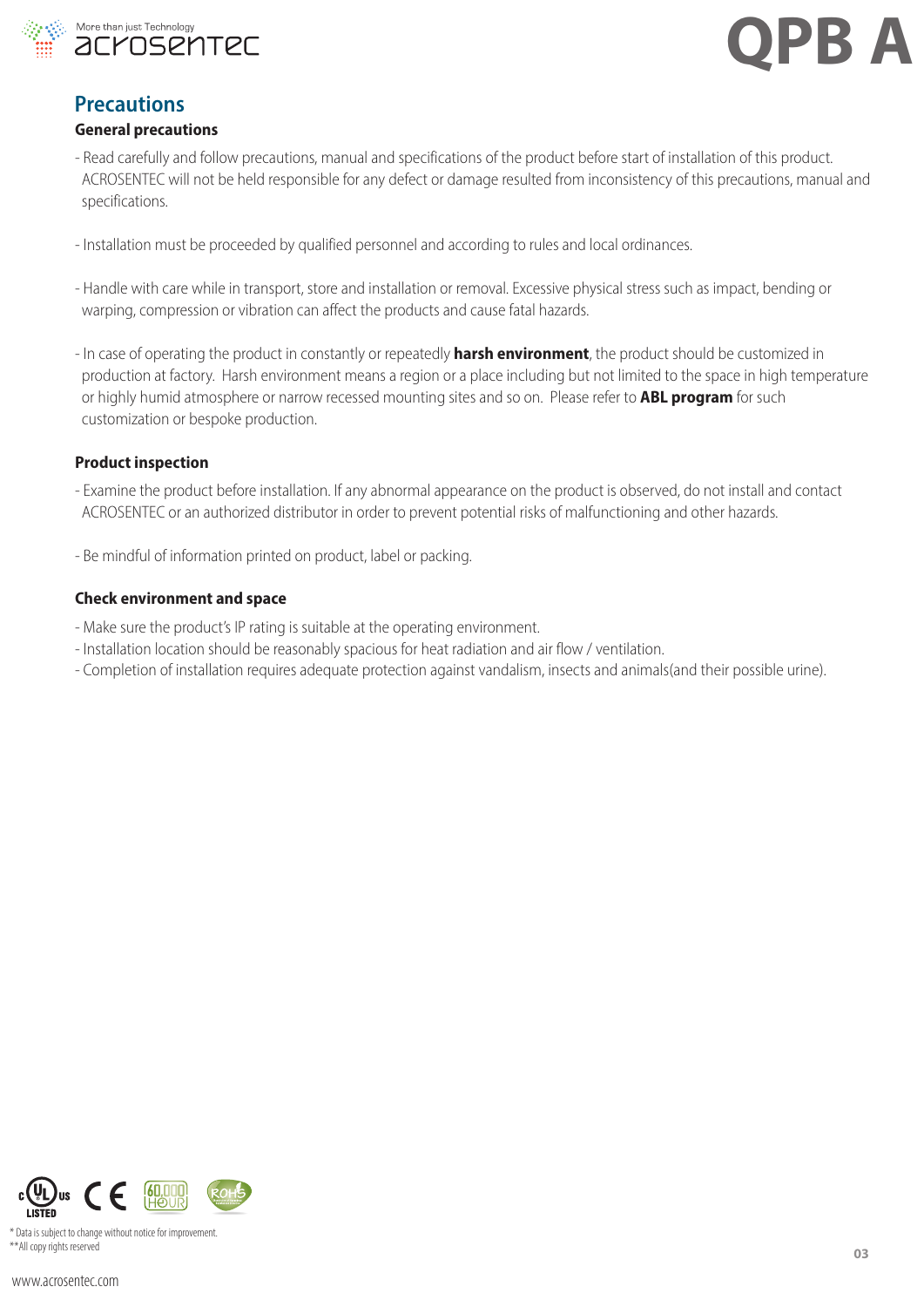

### **Electrical, fire hazards**



- In order to install safely and operate safely, follow 'Safety and cautions in handling LED driver and wiring' as well as 'Wiring manual , max connections '
- In use of a control gear or a dimmer, consult with ACROSENTEC or an authorized distributor to check compatibility and safety.
- Keep LED driver turned off until installation is completed.
- Wear insulated gloves or take necessary measures to avoid electrical injuries during installation.
- Do not disassemble the product. This may also cause lethal injuries and damages to the property.



\* Data is subject to change without notice for improvement. \*\*All copy rights reserved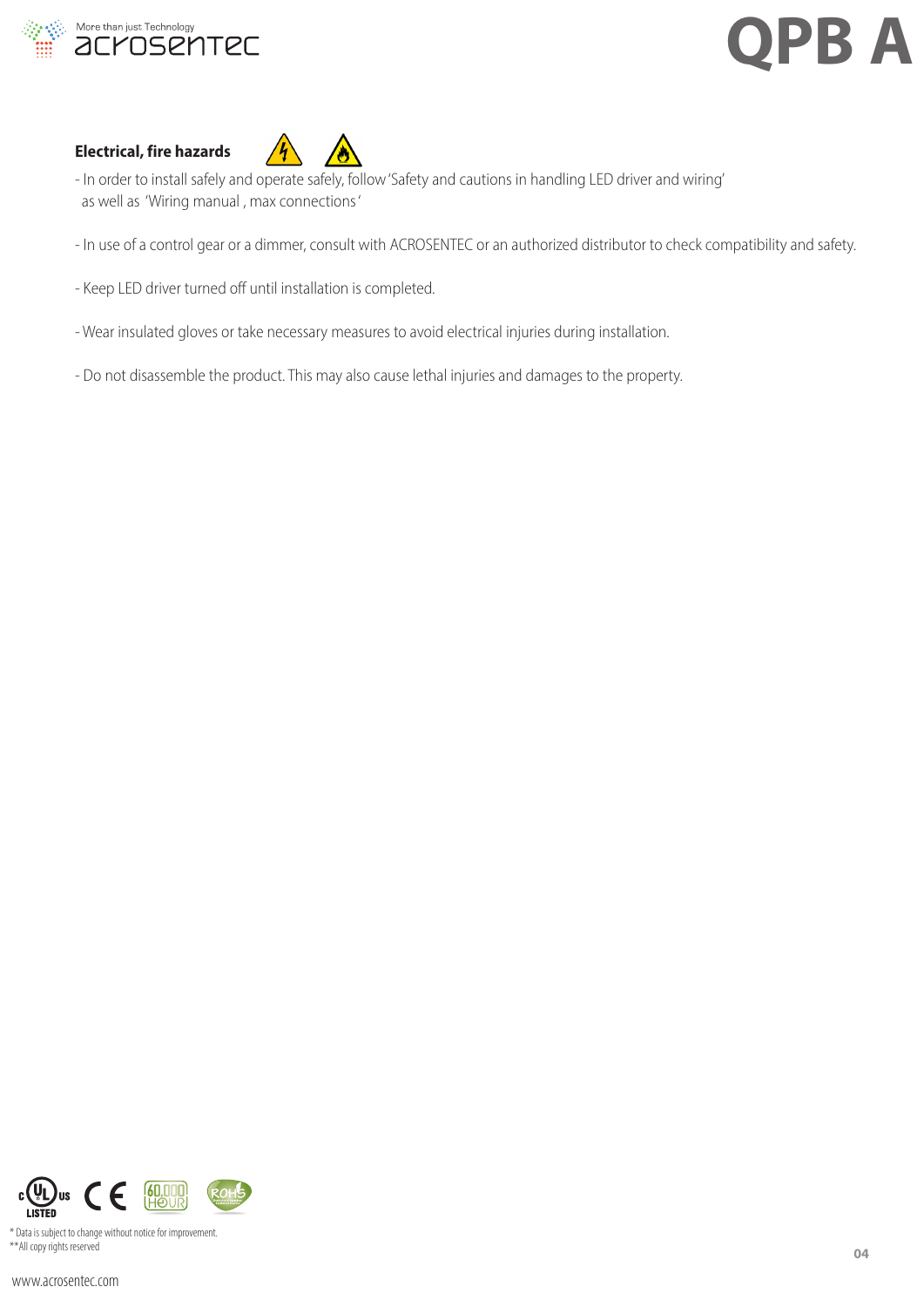

#### **Safety and cautions in operation**

- Surface of fixture may be hot. Please make sure to avoid skin contact with the operating surface and components.
- For cleaning, use dry or moderately dampened cloth. Do not use solvent.
- Avoid exposure to solvent type paint, similar chemical liquid or aerosol.
- Avoid direct contact with paper, wood and other flammable object or liquid.
- Keep clear of object that interferes with heat radiation and air flow / ventilation.
- Prepare reasonable protection against animals and insect
- Do not use the product in an environment exceeding the specification such as temperature , IP rating, spacing and so on.
- If the product is damaged or abnormal status, immediately discontinue to use.

#### **Safety and cautions in handling LED driver and wiring**

- In order to avoid electrical injuries, short circuit or other lethal damage, make sure the LED driver is off before start of wiring the LED load or removal.
- Arrange wire connection from an independent LED driver to LED Modules. (Do not share output of a different LED driver to the common loads.)